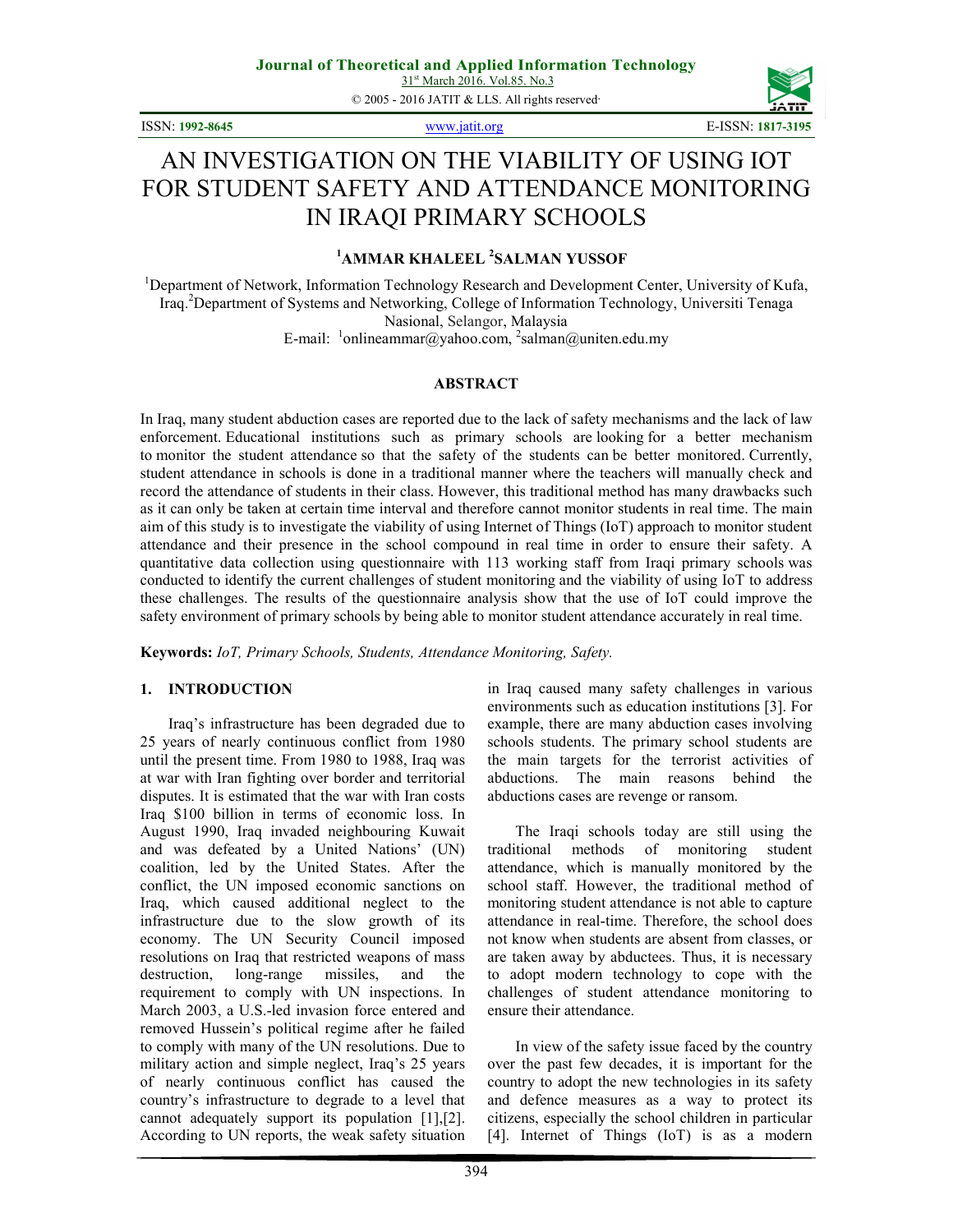31<sup>st</sup> March 2016. Vol.85. No.3

© 2005 - 2016 JATIT & LLS. All rights reserved.

| ISSN: 1992-8645 | www.jatit.org | E-ISSN: 1817-3195 |
|-----------------|---------------|-------------------|
|                 |               |                   |

technology that can potentially be used in various purposes such as Smart Meter, public secu mcrity, and intelligent building. Zhu et al. [5] says "IOT Gateway plays an important role in IOT applications, which facilitates the seamless integration of wireless sensor networks and mobile communication networks or Internet, and the management and control with wireless sensor networks". This research aims to investigate the viability of using IoT for the purpose of Students' Safety and Attendance Monitoring in Iraqi Primary Schools.

#### **2. LITERATURE REVIEW**

This section presents an overview of IoT concepts, components, and related works in order to evaluate the viability of using IoT in school environment for the purpose of student safety and attendance monitoring.

#### **2.1 Internet of Things (IoT)**

IoT is described as a system in which items in the physical world and sensors within, or attached to these items are connected to the Internet via wireless and wired Internet connections [5]. These sensors can use various types of local area connectivity such as Radio-Frequency Identification (RFID), Near Field Communication (NFC), Wireless Fidelity (Wi-Fi), Bluetooth, and Zigbee. They can also use wide area of connectivity such as Global System for Mobile (GSM), General Packet Radio Service (GPRS), Universal Mobile Telecommunications System (UMTS), and Long-Term Evolution (LTE) [6].

IoT may be a hot topic in the industry but it is not a new concept. In the early 2000's, Kevin Ashton [7] was laying the groundwork for what would become IoT at the Auto-ID Center at Massachusetts Institute of Technology (MIT) [8]. Ashton was one of the pioneers who conceived this notion as he searched for ways that Proctor and Gamble (P&G) Company could improve its business by linking RFID information to the Internet [9]. The concept was simple but powerful. If all objects in daily life were equipped with identifiers and wireless connectivity, these objects could be communicating with each other and be managed by computers [10].

Recently, many of IoT obstacles have been solved especially on the size and cost of wireless radios. Internet Protocol version 4 (IPv4) and Internet Protocol version 6 (IPv6) allow us to assign a communication address to billions of devices. Electronic companies are building Wi-Fi and cellular wireless connectivity into a wide range of devices. While not perfect, battery technology has improved and solar recharging has been built into numerous devices. There will be billions of objects connected to the network within the next several years. Cisco's Internet of Things Group (IoTG) predicts that there will be over 50 billion connected devices by 2020 [11].

The most common communication techniques used in IoT are RFID and Wireless Sensor Network (WSN). RFID is a technology that has risen to prominence over the past decade. The clear advantages of this technology over traditional identification methods, along with mandates from supply chain giants like Wal-Mart and the Department of Defence (DoD), led to a large number of research and commercialization efforts in the early 2000s. RFID is a wireless technology that allows automated remote identification of objects. The major components of an RFID system are tags, or transponders that are affixed to objects of interest and readers or interrogators that communicate remotely with the tags to enable identification. RFID systems exist in various flavours that can be classified based on the frequency of operation, power source of the tag and the method of communication between the reader and the tags [12]. On the other hand, WSN refers to deeply networked systems of low-powered wireless motes with a tiny amount of CPU and memory, and large federated networks for high-resolution sensing of the environment [13].

There are at least three major benefits of IoT that will impact every environment, which include communication, control and cost savings. Things are physical items that can be connected to both the Internet and people via sensors. Sensors give things a "voice": by capturing data, sensors enable things to become context-aware, providing more experiential information to help people and machines make relevant and valuable decisions [14]. For example, smart sensors are being used today in bridges to monitor temperature, structural integrity, and traffic density in real time.

IoT can be applied in many domains, including education. In the educational institutions, the students can learn physics using their portable devices to collect and observe the bridge at peak traffic times [15]. Capabilities like these have huge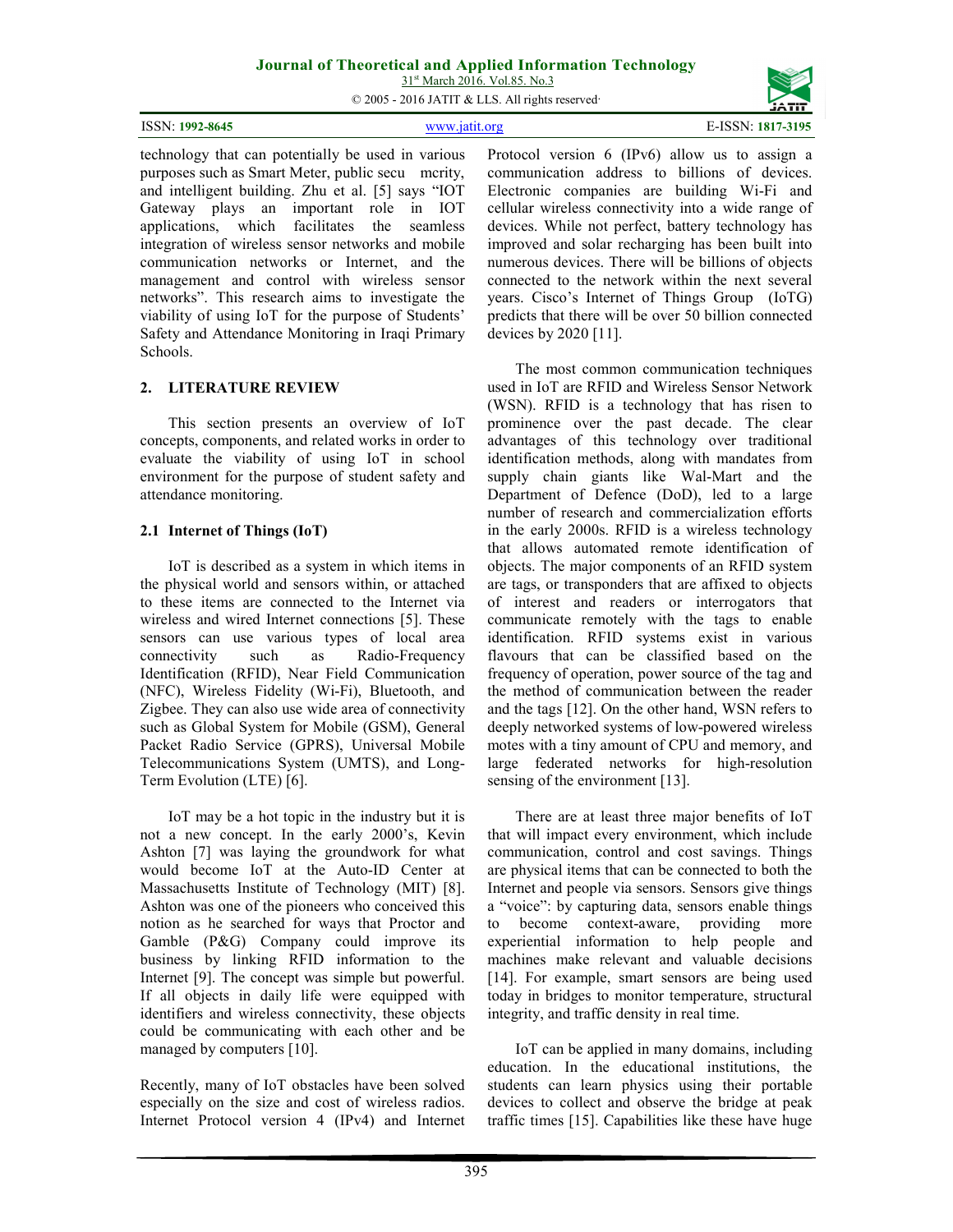31<sup>st</sup> March 2016. Vol.85. No.3 © 2005 - 2016 JATIT & LLS. All rights reserved.

|                 | $\cup$ 2005 - 2016 JATH & LLS. All rights reserved | $\sim$ $\sim$ $\sim$ $\sim$ $\sim$<br><b>JAIII</b> |
|-----------------|----------------------------------------------------|----------------------------------------------------|
| ISSN: 1992-8645 | www.jatit.org                                      | E-ISSN: 1817-3195                                  |
|                 |                                                    |                                                    |

implications for learning and the potential to help transform educational practices such as monitor the students' daily activities inside the universities and schools.

# **2.2 Related Works**

Welbourne et al. [16] developed a suite of Web-based, user-level tools and applications designed to empower users by facilitating their understanding, management, and control of personal RFID data and privacy settings. The developed system is applied in University of Washington in order to understand the RFID implications and users commitment of using tags that are connected to RFID readers. Welbourne et al. [16] proposed a system called RFID Ecosystem which uses 44 RFID readers that are distributed over an area of size 8000 square meters (computer science and engineering colleges). The RFID readers were supported by 161 antennas to enable the reading of signals from tags. Volunteers (students) carry RFID tags as badges and attach tags to personal objects. The experimental results of the RFID Ecosystem show that the RFID readers are effective to track and store the students' daily activities in web server such as the number of students that visit the college library per day. On the other hand, most of students are able to carry the tags in their daily activities. Pursula et al. [17] compared the distance of tag reading based on tag types in order to evaluate the distance that can be effectively covered by an RFID system. A simulation was performed to test the coverage of batteryless wireless tags. The simulation result shows that the various types of batteryless wireless tags are effective to send data within 7-9 square meters area. Sung and Tsai [18] proposed particle swarm optimization (PSO) method to increase the measurement precision of multi-sensors data fusion in IoT system. Critical IoT technologies consist of a wireless sensor network, RFID, various sensors and an embedded system. For multi-sensor data fusion computing systems, data aggregation is the main concern and can be formulated as distributed a RFID system based on particle swarm optimization approaches. Rohokale et al. [19] developed a cooperative IoT approach for health monitoring and control of rural and poor human being's health parameters like blood pressure (BP), hemoglobin (HB), blood sugar, abnormal cellular growth in any part of the body.

It is clear that the potential of the wireless sensor networks (WSN) paradigm will be fully unleashed once it is connected to the Internet, becoming part of the Internet of Things (IoT). Agrawal and Das [20] mentioned that the integration between WSN and RFID technologies as IoT system is effective to support indoor and outdoor positioning services such as home appliances (i.e. switch off the lights when no one is around), track supply chain items (i.e. track distributing containers), and monitoring the weather conditions. Al-Turjman et al. [21] developed a delay-tolerant framework for integrated WSNs in IoT. The main aim of this framework is to enable WSN to be more delay tolerant under IoT. Al-Turjman et al. optimized the delay-tolerant approach for Integrated RFID-sensor. The results show that they were able to reduce the delay time of RFID reading from sensors and WSN reading from RFID. Zhu et al. [5] investigated the technical and application strategy for IoT. They found out that the integration between RFID and WSN is useful to monitor and manage the services of distributed systems such as supply chain items, identify the need products in various store markets and track the containers that distributed the items. Hodge et al. [15] investigated the roles of WSN in the monitoring the railway infrastructures. According to their investigation, WSNs can be used for monitoring the railway infrastructure such as bridges, rail tracks, track beds, and track equipment along with vehicle health monitoring such as chassis, bogies, wheels, and wagons. Condition monitoring reduces human inspection requirements through automated monitoring, reduces maintenance through detecting faults before they escalate, and improves safety and reliability.

# **3. DATA COLLECTION**

The main purpose of this study is to analyze the challenges of student attendance monitoring in the Iraqi primary schools and the viability of using IoT in monitoring student attendance in order to improve the safety of schools environments. Thus, data collection done using a questionnaire survey was conducted to gain information about two main questions which are: Are there problems in current attendance monitoring methods practiced in Iraqi Primary schools? Can IoT be an effective approach to address these problems? The questions used in the questionnaire are given in Table 1.

According to Waters [22], the questionnaire validity is how well the items in the questionnaires are serving the study aims. Thus, the questionnaire items should formulated clearly (interrelated and simple to read) to support research idea. The questions validity was tested through pilot study to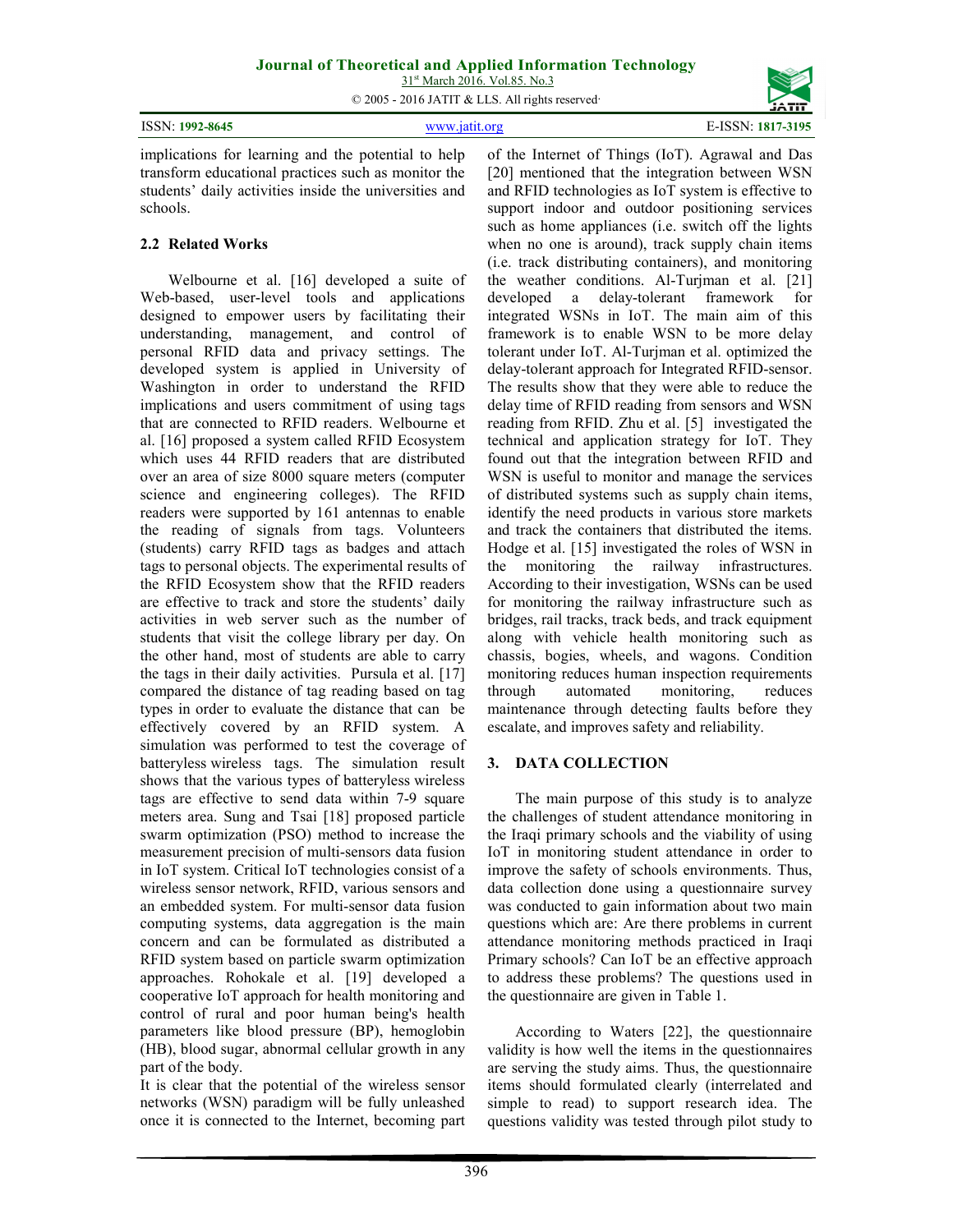31<sup>st</sup> March 2016. Vol.85. No.3

© 2005 - 2016 JATIT & LLS. All rights reserved.

| ISSN: 1992-8645 | www.jatit.org | E-ISSN: 1817-3195 |
|-----------------|---------------|-------------------|
|                 |               |                   |

ensure the item's coherency and clarity. The first version of the questionnaire was distributed to ten school staff in Iraq. The data analysis of pilot questionnaire shows that the questionnaire responses are valid to support the research idea.

| Sections                                                         | <b>Items</b><br>Type | Number<br>of Items | Description                                                                                                                                                                                                                           |
|------------------------------------------------------------------|----------------------|--------------------|---------------------------------------------------------------------------------------------------------------------------------------------------------------------------------------------------------------------------------------|
| Demographic<br>Data                                              | Ordinal              | $1 - 7$            | Provides personal<br>information of the<br>respondents and<br>background<br>information related<br>to teaching, such as<br>age, gender,<br>education<br>background,<br>position, and years<br>of experience in<br>education industry. |
| Challenges<br>of<br>monitoring<br>student<br>attendance          | Scaled               | $8 - 12$           | Analyze the current<br>attendance and<br>security system of<br>the schools.                                                                                                                                                           |
| Viability of<br>using IoT to<br>monitor<br>student<br>attendance | Scaled               | $13 - 20$          | Obtain opinion on<br>at the use of IoT,<br>and identity how it<br>will help to ensure<br>student attendance<br>and security.                                                                                                          |

*Table 1: Questionnaire Sections and Items* 

The final version of the questionnaire was distributed to 150 working staffs at Alkhawarizmi, Alnoor, Alquds and Dijlah schools in Iraq. The data was collected in the second semester of 2014/2015 academic year. The participants in this study consist of 113 working staffs in these schools. Thus, the data was collected from 75% of school staff community. According to Glenn [23], the collected sample is enough to represent the community of the selected schools.

# **4 DATA ANALYSIS**

 The software SPSS version 20.0 was used to analyze the collected data due its efficiency in quantitative data analysis. The demographic variables were analyzed to ensure the validity of questionnaire responses. The reliability of the questionnaire is confirmed through Coefficient Alpha test. The responses of the 5- Likert Scale are measured through the means of descriptive analysis based on responses frequencies analysis. The correlation between challenges of monitoring student attendance and the viability of using IoT to monitor student attendance is tested using Pearson correlation analysis.

#### **4.1 Demographic Data**

This section presents a general profile of the respondents' demographic characteristics on seven aspects namely gender, age, educational qualification, marital status, year of experience, employment status and job positions. The demographic data analysis will give an overview of the respondents with respect to their backgrounds.

The data distribution for gender reveals that the number of male respondents is slightly more than female respondents. The distribution, in terms of percentage, between male and female respondents is 58% and 42% respectively. Based on this percentage the collected data is well-balanced because it reflects the opinions of both genders.

For the age of the respondents, there are 48 respondents who fall between 30-39 years (42%) followed by 36 respondents between 40-49 years (32%) then 16 respondents between 20-29 years (14%) and lastly only 13 respondents are more than 50 years (12%). In other words, the respondents represent various age generations which enrich the usefulness of the provided responses due to various life experiences and visions.

In terms of educational qualification, the majority of respondents are bachelor holders. There are 63 (56%) participants who have Bachelor degree. The participants who have diploma qualification are 29 (26%). The participants who have postgraduate qualification are 14 (12%). The participants who have high school qualification are 7 (6%). Thus, most of the participants are educated enough to provide adequate responses based on good understanding of schools' needs.

With regards to the respondents' marital status, there are more married than unmarried respondents in this study. The number of married respondents is 74 (65%) while the number of single respondents is 39 (35%). Therefore, most of the participants are parents who support the idea of children or student attendance monitoring.

Regarding respondents' positions in the school, the number of teachers is 86 (76%). The number of the administrative staffs is 22 (20%). The number of school managers is 5 (4%). Therefore, most of the participants are staffs that are involved in the teaching activities i.e. close with students and understand the necessity of student attendance monitoring.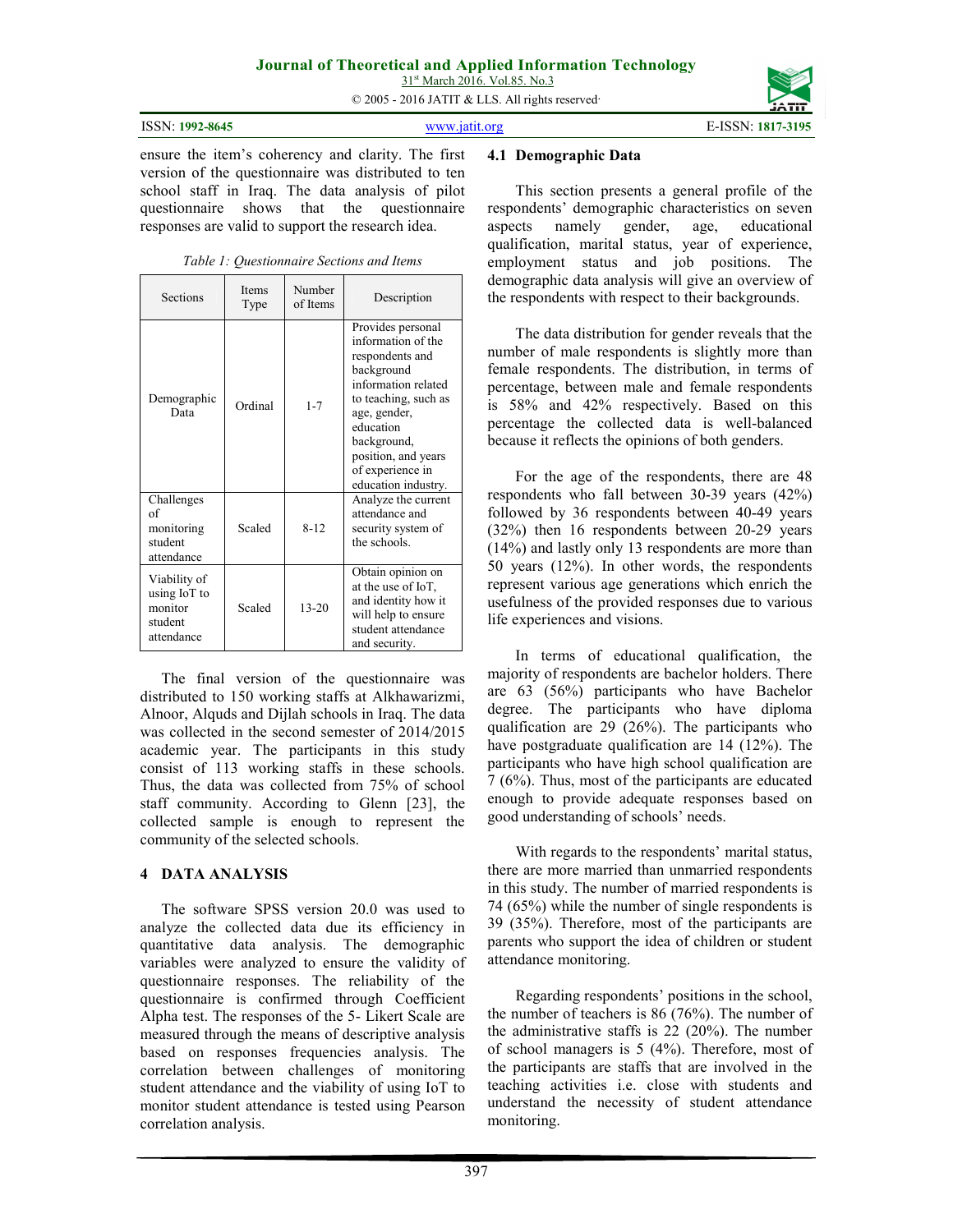31<sup>st</sup> March 2016. Vol.85. No.3

© 2005 - 2016 JATIT & LLS. All rights reserved.

| ISSN: 1992-8645 | www.jatit.org | E-ISSN: 1817-3195 |
|-----------------|---------------|-------------------|
|                 |               |                   |

Regarding respondents' years of experience, there are 33 participants who have experience between 5-10 years (29%). The participants who have experience between 16-20 years are 27 (24%). The participants who have experience less than 5 years are 20 (18%). The participants who have experience more than 20 years are 17 (15%). The participants who have experience between 11-15 years are 16 (14%). Thus, most participants have good experience to provide responsible responses that are related to student attendance.

From the perspective of the respondents' employment status, the number of respondents who work as full time is 96 (85%) while the number of respondents who work as part time is 17 (15%). This shows that most respondents are involved in the school activities for long hours which allow them to provide practical responses based on their daily working activities.

#### **4.2 Questionnaire Reliability**

Coefficient Alpha is the most frequently used method for calculating the internal consistency that is used as a measure of reliability for the three variables of the questionnaire, in which when  $a >$ 0.7, indicates satisfactory internal consistency reliability. Reliability is assumed as a consistent, stable and objective method which reflects the reliability of measures [24].

It can be noted from Table 2 that the Cronbach's Alpha score for all the 13 items is 0.771, which is higher than 0.7. In other word, the collected data is considered as reliable data and can reflect the real community situation.

*Table 2: Reliability Statistics* 

| Cronbach's | Number of | Number of    |
|------------|-----------|--------------|
| Alpha      | Responses | Scaled Items |
|            | -13       |              |

#### **4.3 Descriptive Analysis**

The researcher uses the Descriptive Analysis (means and frequencies) to analyze the two main factors, challenges of monitoring student attendance and viability of using IoT in monitoring student attendance. In order to clarify the Descriptive Analysis dimensions, the responses were collected based on 5-likert Scale: 1 for Strongly Agree (SA), 2 for Agree (A), 3 for Neutral (N), 4 for Disagree (D), and 5 for Strongly Disagree (SD). Table 3 shows the verbal interpretation of the mean interval values used in this research [25].

|  | 4.3.1 Challenges in monitoring student<br>attendance |  |  |                                                                                                                                                                                                                                                                            |  |  |
|--|------------------------------------------------------|--|--|----------------------------------------------------------------------------------------------------------------------------------------------------------------------------------------------------------------------------------------------------------------------------|--|--|
|  |                                                      |  |  | This section analyzes the challenges of<br>$\sim$ . The state of the state of the state of the state of the state of the state of the state of the state of the state of the state of the state of the state of the state of the state of the state of the state of the st |  |  |

*Table 3: Means 5-point Likert Scale*  Mean Interval Verbal Interpretation 1- less than 1.5 Very High 1.5- less than  $2.5$  High 2.5- less than 3.5 Moderate  $3.5$ - less than  $4.5$  Low 4.5-5.0 Very Low

monitoring student attendance in primary schools. As shown in Table 4, the respondents agree with items number 8 (Non-attendance is a common problem in the school), 9 (The school is facing difficulty in monitoring student attendance due to the lack of system in place), and 11 (Parents of students are dissatisfied with the current monitoring system of students attendance in the school). On the other hand the participants disagree with items number 10 (the current monitoring system in the school is efficient and effective) and 12 (teachers willingly play their role to ensure students attendance).

In conclusion, there are real challenges in monitoring student attendance using the traditional methods such as observation by teachers. Thus, the current method of monitoring the student attendance is not satisfactory for the parents and schools. The architecture of school facilities and the large number of students represent the main difficulties for monitoring student attendance using traditional method.

#### **4.3.2 Viability of using IoT to monitor the student attendance**

Based on the respondents' answers in the survey, they agree with item number 13 (The task of monitoring for student attendance should be performed automatically by an electronic system), 14 (The use of Internet of Things (IoT) will enable student attendance to be monitored more effectively), 15 (Parents should be automatically notified by the Internet of Things (IoT) system when their child arrival / departure the school), 16 (Parents should be automatically notified by the Internet of Things (IoT) system when their child arrival / departure the school), 17 (Internet of Things (IoT) system must be able to detect the existence or location of a student within the school

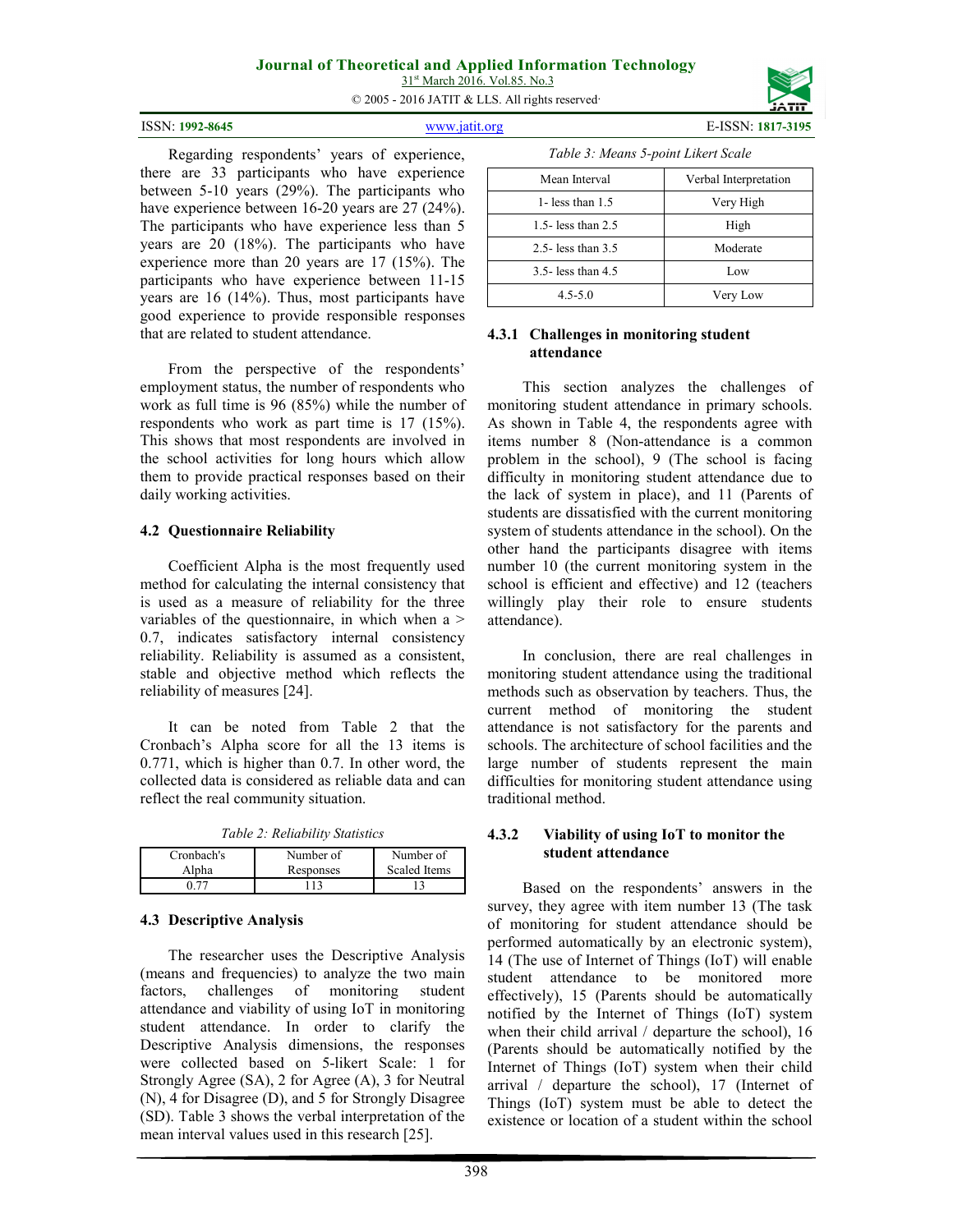31<sup>st</sup> March 2016. Vol.85. No.3

© 2005 - 2016 JATIT & LLS. All rights reserved.

| ISSN: 1992-8645 | www jatit org | ______<br>E-ISSN: 1817-3195 |
|-----------------|---------------|-----------------------------|
|                 |               |                             |

premise at all time), 18 (It is acceptable for the students to be carrying a tag or any other device (e.g. ID card) by attached to students' bags or other personal items when they are in the school), and 19 (There are staffs in the school who are knowledgeable or skillful enough to manage and run an Internet of Things (IoT) system). On the other hand, the participants are neutral with item number 20 (Internet of Things (IoT) system can be useful not only for monitoring student attendance, but also for other purposes such as to study student behavior). Table 5 summarizes the descriptive analysis of IoT viability of monitoring students' attendance.

From Table 5 it can be concluded that the electronic approach such as IoT could be useful to monitor student attendance. The use of IoT in monitoring student attendance provide many benefits, such as tracking the exact point of a student's current position, and allowing the schools and parents to know whether students are within the school premise. Likewise, IoT gives the school managers the ability to track student movements inside the school environment. Furthermore, there are school staffs who have good computing knowledge which can motivate the schools to adopt the IoT approach. However, the staff may not be aware that the IoT is also applicable for complex management activities such as analyzing the students' behaviors in the schools.

#### **4.4 Correlations Between The Challenges of Student Attendance Monitoring and The Viability of Using IoT**

The correlation analysis has been conducted to illustrate the consistency of opinions regarding the various computed items. The correlation test among the questions shows if they influence one another and consistently converge into specific conclusions. It also tends to illustrate the strength of their relevance through a coefficient of correlation β [26].

The single asterisk sign stands for significance with p value 0.05. The p value of 0.05 indicates that with 95% confidence the relation illustrated by the coefficient of correlation (β) is significant i.e. reliable. The double asterisk sign stands for significance with p value 0.01. Therefore, with 99% confidence the coefficient is reliable. The value of coefficient of correlation (β) illustrates the effect size i.e. relation between the two variables. Higher coefficient value indicates stronger relation.

Positive or negative sign before the coefficient value illustrates whether the relation is positive or negative [26].

The result presented in Table 6 shows that there is a strong, positive correlation between the challenges of students attendance monitoring and the viability of using IoT to monitor student attendance ( $r = .551$ ,  $n = 113$ ,  $p < .0005$ ). In other words, there is a significant relationship between the challenges of monitoring the student attendance and the possibility to apply IoT to cope with these challenges. The participants see that the implementations of IoT are viable to cope with the current challenges of monitoring student attendance in primary schools in Iraq.

| Table 6: Correlation between Students Mentoring |
|-------------------------------------------------|
| Challenges and IoT Viability                    |

|                   |                            | Challenges        | IoT<br>Viability |
|-------------------|----------------------------|-------------------|------------------|
| Challenges        | <b>Pearson Correlation</b> | 1                 | .551             |
|                   | Sig. (2-tailed)            |                   | .000             |
|                   | N                          | 113               | 113              |
| IoT<br>Importance | Pearson<br>Correlation     | .551 <sup>°</sup> | 1                |
|                   | Sig. (2-tailed)            | .000              |                  |
|                   | N                          | 113               | 113              |

\*\*. Correlation is significant at the 0.01 level (2-tailed).

#### **5 FINDINGS DISCUSSION**

 The findings of the questionnaire analysis confirm the viability of the proposed IoT model to monitor student attendance in primary schools. There are critical problems in monitoring student attendance in Iraq primary schools based on traditional methods which was agreed by many other studies of student attendance monitoring such as [27],[28],[29].

 On the other hand, IoT is considered as an important and useful method to overcome the challenges of monitoring student attendance in Iraqi primary schools. IoT can provide many services that could increase the level of student monitoring such as to track the students' movements inside the school boundary, which is agreed by many other studies of student attendance monitoring such as [21], [30], [27].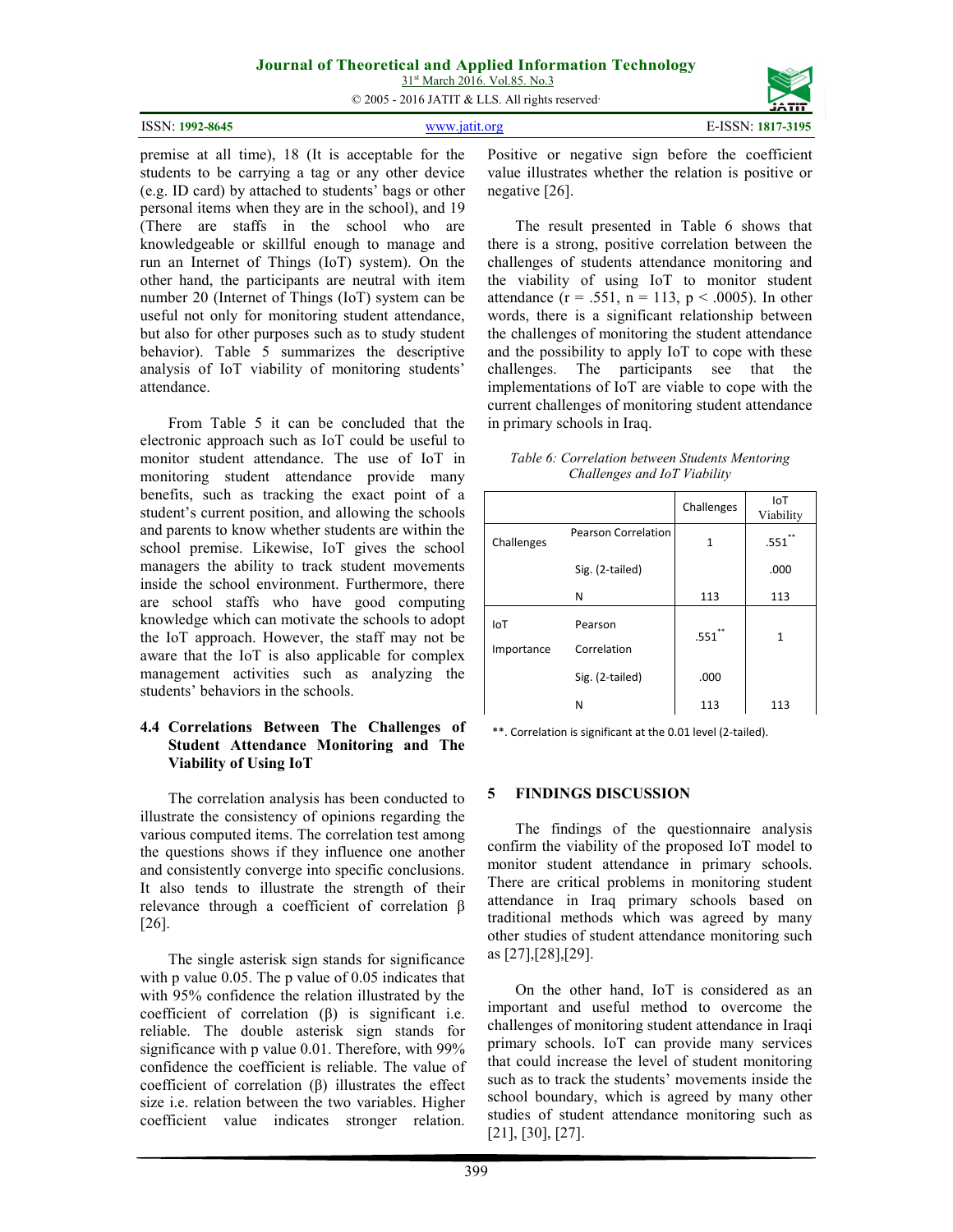31<sup>st</sup> March 2016. Vol.85. No.3

© 2005 - 2016 JATIT & LLS. All rights reserved.

#### **6. CONCLUSION**

This study presents the data analysis of the questionnaire that was conducted with primary school staff in Iraq. The main aim of this questionnaire is to analyze the current challenges of student attendance monitoring and the viability of using IoT to monitor student attendance in Iraqi primary schools. The results of the questionnaire analysis show that the use of IoT is viable to improve the safety of primary school students through its ability to monitor the student attendance accurately in real time. Therefore, it can be concluded that IoT could be an effective solution to overcome the current challenges of student attendance monitoring in Iraqi primary schools.

# **REFERENCES**

- [1] Copson, Raymond W. *The Iraq War: Background and Issues*. Nova Publishers, 2003.
- [2] Thompson, Alexander. *Channels of power: The UN Security Council and US statecraft in Iraq*. Cornell University Press, 2015.
- [3] UN. Children and armed conflict Report of the Secretary-General. Report by United Nations. General Assembly Security Council. (2015) A/69/926\*–S/2015/409\*.
- [4] Xiaocong, Qian, and Zhang Jidong. "Study on the structure of "Internet of Things (IOT)" business operation support platform." In *Communication Technology (ICCT), 2010 12th IEEE International Conference on*, pp. 1068-1071. IEEE, 2010.
- [5] Zhu, Qian, Ruicong Wang, Qi Chen, Yan Liu, and Weijun Qin. "Iot gateway: Bridgingwireless sensor networks into internet of things." In *Embedded and Ubiquitous Computing (EUC), 2010 IEEE/IFIP 8th International Conference on*, pp. 347-352. IEEE, 2010.
- [6] Berghella, L., A. Depari, P. Ferrari, A. Flammini, Stefano Rinaldi, Emiliano Sisinni, and A. Vezzoli. "Low-power wireless interface for handheld smart metering devices." In *Sensors Applications Symposium (SAS), 2014 IEEE*, pp. 317-322. IEEE, 2014.
- [7] Ashton, Kevin. "That 'internet of things' thing." *RFiD Journal* 22, no. 7 (2009): 97-114.
- [8] Manches, Andrew, Pauline Duncan, Lydia Plowman, and Shari Sabeti. "Three questions about the Internet of things and children." *TechTrends* 59, no. 1 (2015): 76- 83.
- [9] Michael, Katina, and Luke McCathie. "The pros and cons of RFID in supply chain management." In *Mobile Business, 2005. ICMB 2005. International Conference on*, pp. 623-629. IEEE, 2005.
- [10] Barker, Leon, Martin White, Mairead Curran, Zeeshan Patoli, Benji Huggins, Tudor Pascu, and Natalia Beloff. "Taxonomy for Internet of Things-Tools for Monitoring Personal Effects." In *PECCS*, pp. 67-71. 2014.
- [11] Nahrstedt, Klara. "Internet of mobile things: challenges and opportunities." In*Proceedings of the 23rd international conference on Parallel architectures and compilation*, pp. 1- 2. ACM, 2014.
- [12] Want, Roy. "Enabling ubiquitous sensing with RFID." *Computer* 37, no. 4 (2004): 84-86.
- [13] Anastasi, Giuseppe, Eleonora Borgia, Marco Conti, and Enrico Gregori. "A hybrid adaptive protocol for reliable data delivery in WSNs with multiple mobile sinks." *The Computer Journal* 54, no. 2 (2011): 213-229.
- [14] Pretz, Kathy. "The next evolution of the internet." *IEEE Magazine The institute*50, no. 5 (2013).
- [15] Hodge, Victoria J., Simon O'Keefe, Michael Weeks, and Anthony Moulds. "Wireless sensor networks for condition monitoring in the railway industry: A survey." (2014).
- [16] Welbourne, Evan, Leilani Battle, Gregory Cole, Kyle Gould, Kyle Rector, Samuel Raymer, Magdalena Balazinska, and Gaetano Borriello. "Building the internet of things using RFID: the RFID ecosystem experience." *Internet Computing, IEEE* 13, no. 3 (2009): 48-55.
- [17] Pursula, Pekka, Nadine Pesonen, Ilkka Marttila, Jian Song, and Ville Viikari. "Achieving long reading ranges with passive wireless intermodulation sensors." In *RFID Technology and Applications Conference (RFID-TA), 2014 IEEE*, pp. 131-134. IEEE, 2014.
- [18] Sung, Wen-Tsai, and Ming-Han Tsai. "Data fusion of multi-sensor for IOT precise measurement based on improved PSO algorithms." *Computers & Mathematics with Applications* 64, no. 5 (2012): 1450-1461.
- [19] Rohokale, Vandana Milind, Neeli Rashmi Prasad, and Ramjee Prasad. "A cooperative Internet of Things (IoT) for rural healthcare monitoring and control." In *Wireless Communication, Vehicular Technology, Information Theory and Aerospace & Electronic Systems Technology (Wireless*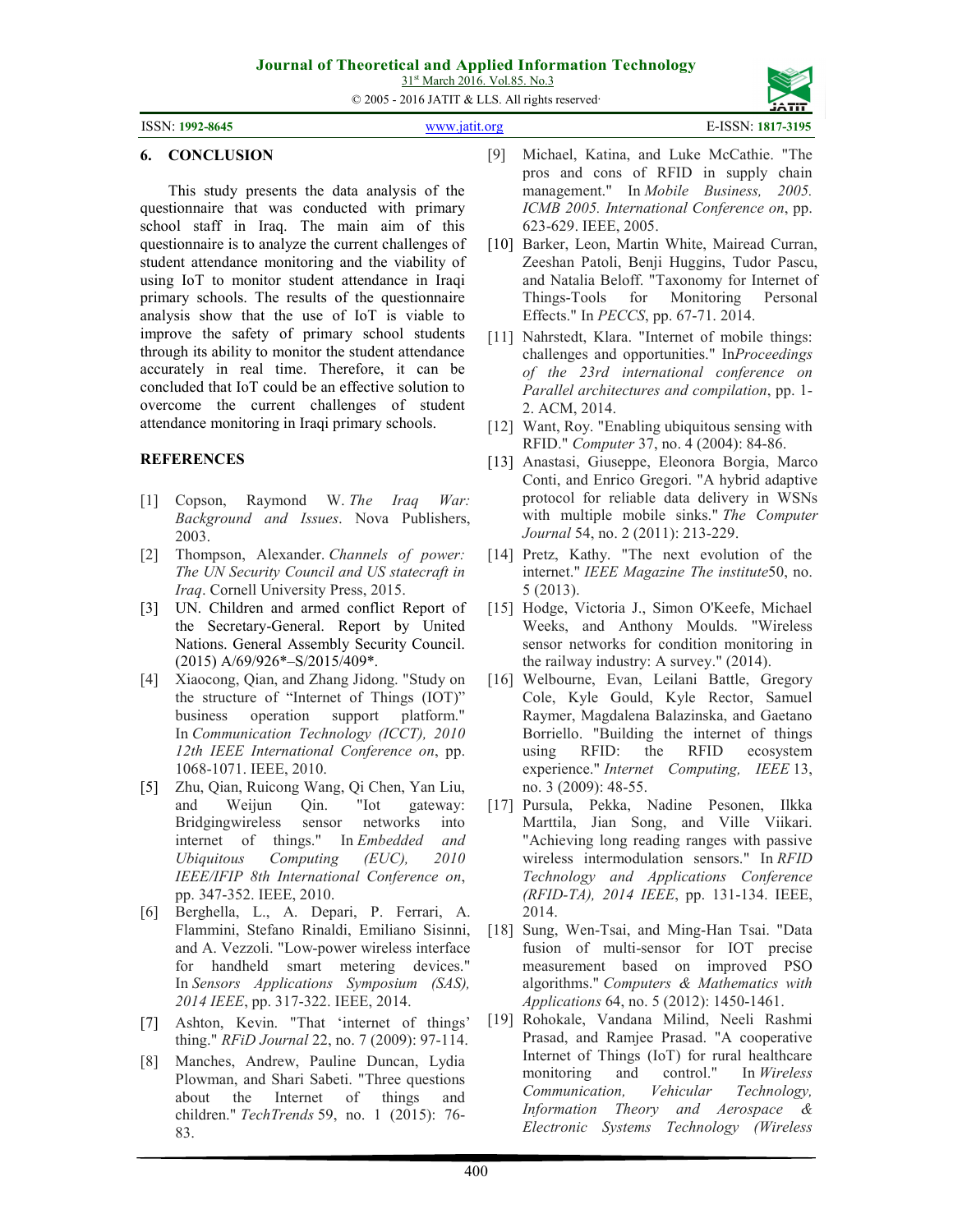| <b>Journal of Theoretical and Applied Information Technology</b><br>31 <sup>st</sup> March 2016. Vol.85. No.3<br>© 2005 - 2016 JATIT & LLS. All rights reserved                                                                                                                                                     |                   |
|---------------------------------------------------------------------------------------------------------------------------------------------------------------------------------------------------------------------------------------------------------------------------------------------------------------------|-------------------|
| ISSN: 1992-8645<br>www.jatit.org                                                                                                                                                                                                                                                                                    | E-ISSN: 1817-3195 |
| VITAE), 2011 2nd International Conference<br>on, pp. 1-6. IEEE, 2011.<br>[20] Agrawal, Sarita, and Manik Lal Das. "Internet<br>of Things - A paradigm shift of future Internet<br>applications." In <i>Engineering (NUiCONE)</i> ,<br>2011<br>Nirma<br>University<br><i>International</i><br>Conference on, pp.1-7. |                   |
| [21] Al-Turjman, Fadi M., Ashraf E. Al-Fagih,<br>Waleed M. Alsalih, and Hossam S. Hassanein.<br>"A delay-tolerant framework for integrated<br>RSNs in IoT." Computer Communications 36,<br>no. 9 (2013): 998-1010.                                                                                                  |                   |
| [22] Waters, E. (2002). The Goodness of<br>Attachment Assessment: There Is A Gold<br>Standard But It Isn't As Simple As That.<br>Retrieved October 22, 2013,                                                                                                                                                        |                   |
| [23] Glenn, I." Determining Sample Size". Online<br>Google Books. (2013).                                                                                                                                                                                                                                           |                   |
| [24] Bernstein, Ira H., and J. C. Nunnally.<br>"Psychometric theory." New York: McGraw-<br>Hill. Oliva, TA, Oliver, RL, & MacMillan, IC<br>(1992). A catastrophe model for developing<br>service satisfaction strategies. Journal of<br>Marketing 56 (1994): 83-95.                                                 |                   |
| [25] Qawasmeh, Farid M., and Ziad S. Al-Omari.<br>"The Learning Organization Dimensions and<br>Their Impact on Organizational Performance:<br>Orange Jordan as a Case Study." Arab<br>Economic and Business Journal 8, no. 1<br>$(2013): 38-52.$                                                                    |                   |
| [26] Cohen, P. "Applied multiple regression /<br>correlation analysis<br>the<br>behavioral<br>for                                                                                                                                                                                                                   |                   |
| sciences. Hillsdale." (2003).<br>[27] Ashida, N., Y. Ashida, S. Sagawa, S. Suto, T.<br>Higashi, K. Makimoto, and T. Kawahara.<br>"Safety Management and Crime Prevention by<br>IC Tags-Cases of practical use of IC tag in<br>fields-." APAMI<br>medical<br>and<br>welfare<br>2006 (2006): 858.                     |                   |
| [28] Carver, Alison, Anna Timperio, and David<br>Crawford. "Playing it safe: The influence of<br>neighbourhood safety on children's physical<br>activity-A review."Health & place 14, no. 2<br>$(2008): 217-227.$                                                                                                   |                   |
| [29] Kitzinger, Jenny,<br>and Paula Skidmore.<br>"Playing safe: Media coverage of child sexual<br>abuse prevention strategies." Child Abuse<br>Review 4.1 (1995): 47-56.                                                                                                                                            |                   |
| [30] Zainudin, Nur Dalila. "Students' perception<br>on the implementation of Radio Frequency<br>Identification (RFID) tag to secondary school<br>students." (2007).                                                                                                                                                 |                   |